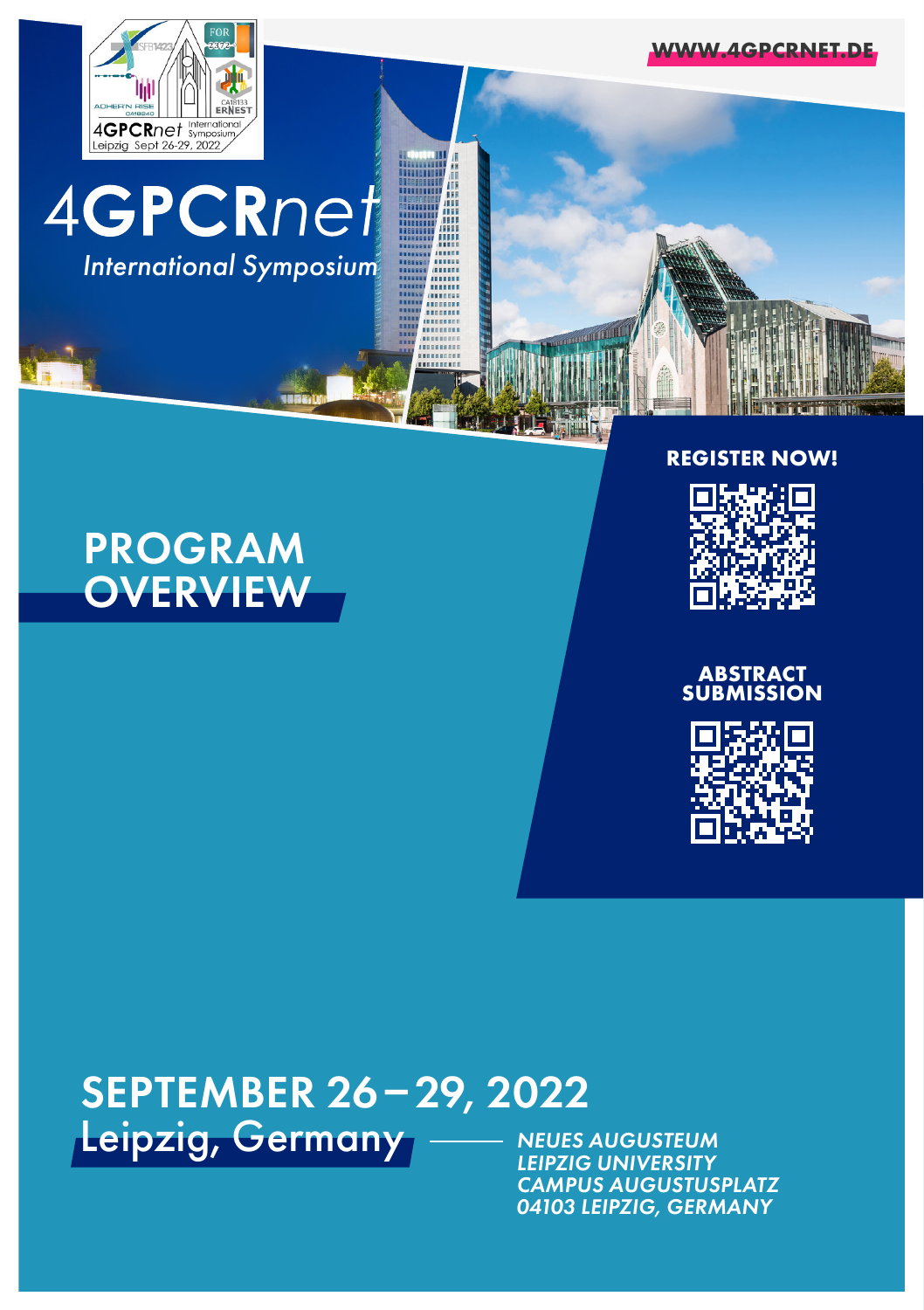

## Dear GPCR friends and colleagues,

*International Symposium*

Do not miss to join us in Leipzig (Germany), September 26–29, for the 4GPCRnet – International Symposium. Four of the biggest GPCR networks in Europe (SFB1423, FOR2372, CA18240 Adher´n Rise, CA18133 ERNEST) are bringing together renowned international experts of the field with early career 'rising stars'. You can meet with and learn from the leaders of the international GPCR field, get one-on-one time with experts, and boost your knowledge through a diverse scientific program.

The event will take place in the heart of Leipzig, which offers a colorful mixture of culture and vivid social life.

#### Sincerely,

Co-Chairs of the 4GPCRnet – International Symposium

Annette G. Beck-Sickinger Leipzig University, Chair of SFB1423

Andreas Bock Leipzig University & MDC Berlin, Grant Holder of CA18133 ERNES

Evi Kostenis University of Bonn, Chair of FOR2372

Ines Liebscher Leipzig University, Grant Holder of CA18240 Adher'n Rise

Simone Prömel Heinrich Heine University Düsseldorf, Chair of CA18240 Adher'n Rise

Martha Sommer ISAR Bioscience, Chair of CA18133 ERNEST







ADHER'N RISE



#### **MAIN TOPICS**

- **»** Modulation of GPCR Signal Transduction
- **»** Holistic Concepts in GPCR Signal Transduction
- **»** Adhesion GPCRs: from Structure to Function/Physiology
- **»** GPCR in Physiology and Disease
- **»** Computational Design and GPCR Therapeutics
- **»** Molecular Structure and Dynamics of GPCRs

#### **FEES**

| <b>Full Ticket</b> | Reduced Ticket <sup>1</sup> | <b>Industry Ticket</b> | <b>Gala Dinner at</b><br>Zoo Leipzig <sup>2</sup> |
|--------------------|-----------------------------|------------------------|---------------------------------------------------|
| 590,00 Euro        | 350,00 Euro                 | 790,00 Euro            | 70,00 Euro                                        |

Reduced Ticket<sup>1</sup> – Only valid for students and doctoral candidates, not for postdocs. Appropriate proof must be sent separately by e-mail to gpcr-symposium@eventlab.org at the time of registration.

Gala Dinner at Zoo Leipzig<sup>2</sup> – Booking (subject to availability) will start in June. We will inform you in time.

### **CALL FOR ABSTRACTS**

The deadline for oral abstract submissions is May 31, 2022. For poster presentation July 15, 2022.

#### **LOCAL ORGANIZER**

event lab. GmbH | Richard-Lehmann-Str. 12 | 04275 Leipzig | gpcr-symposium@eventlab.org

### **LOCATION**

Leipzig University Neues Augusteum | Campus Augustusplatz | 04103 Leipzig, Germany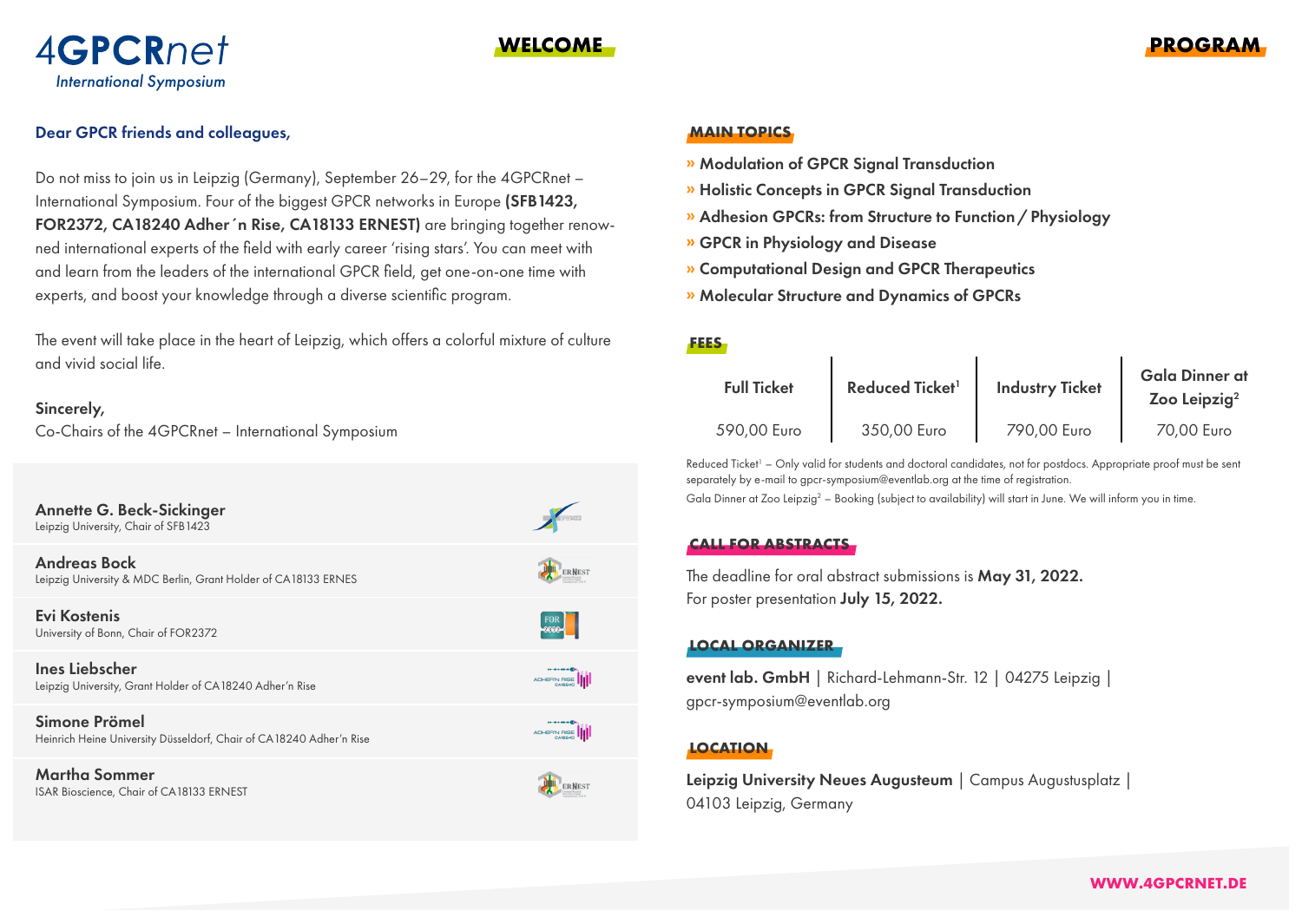





|       | <b>Session</b>                                                                     | <b>Details</b>                                                                                                          |
|-------|------------------------------------------------------------------------------------|-------------------------------------------------------------------------------------------------------------------------|
| 09:00 | <b>Session 2</b>                                                                   | <b>Variation in GPCR Signaling: Implications for</b><br><b>Physiology and Drug</b><br>M. Madan Babu                     |
| 09:30 | <b>Holistic Concepts in GPCR</b><br><b>Signal Transduction</b>                     | Role of GPCRs in regulation of hormone and<br>neurotransmitter release<br><b>Heidi Hamm</b>                             |
| 10:00 |                                                                                    | <b>Discussion</b>                                                                                                       |
| 10:15 | Coffeebreak                                                                        |                                                                                                                         |
| 10:30 |                                                                                    | Deciphering structural design principles for<br>interaction specificity in G protein signaling<br><b>Mickey Kosloff</b> |
| 11:00 | <b>Session 2</b><br><b>Holistic Concepts in GPCR</b><br><b>Signal Transduction</b> | Dual-activity GPCR: ACKR3 at the crossroads<br>between chemokine and opioid peptide regulation<br><b>Andy Chevigne</b>  |
| 11:30 |                                                                                    | <b>Chosen from abstracts</b>                                                                                            |
| 12:00 |                                                                                    | <b>Discussion</b>                                                                                                       |
| 12:30 | Lunch                                                                              |                                                                                                                         |
| 13:15 |                                                                                    |                                                                                                                         |
| 13:30 | <b>Poster Session and Discussion</b>                                               |                                                                                                                         |
| 14:00 |                                                                                    | Ligands identification and Structural studies of<br>several aGPCRs<br>Jin-Peng Sun                                      |
| 14:30 | <b>Session 3</b>                                                                   | <b>Structural basis for adhesion GPCR interactions in</b><br>development<br>Elena Seiradake                             |
| 15:00 | aGPCR from Structure to Function                                                   | <b>Chosen from abstracts</b>                                                                                            |
| 15:30 |                                                                                    | <b>Discussion</b>                                                                                                       |
| 15:45 | Coffee break                                                                       |                                                                                                                         |
| 16:00 |                                                                                    | In vivo investigations of adhesion GPCR function<br><b>Kelly Monk</b>                                                   |
| 16:30 | <b>Session 3</b>                                                                   | <b>Chosen from abstracts</b>                                                                                            |
| 17:00 | aGPCR from Structure to Function                                                   | <b>Discussion</b>                                                                                                       |
| 17:30 |                                                                                    |                                                                                                                         |
| 18:00 | <b>Gala Dinner</b>                                                                 |                                                                                                                         |
| 22:00 | at Zoo Leipzig                                                                     |                                                                                                                         |

#### **PROGRAM TUESDAY** September 27, 2022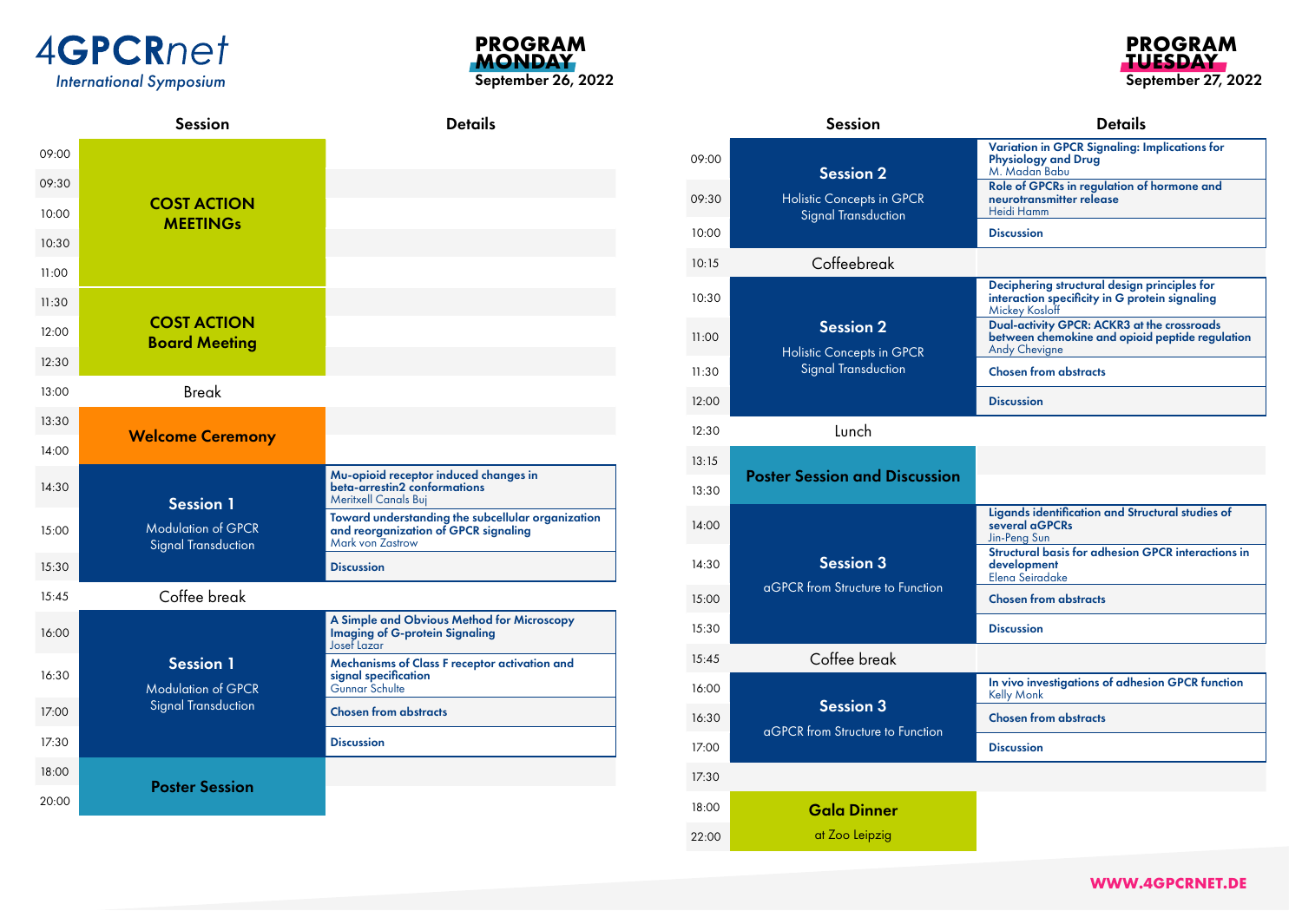



|       | <b>Session</b>                                            | <b>Details</b>                                                                                                                                              |
|-------|-----------------------------------------------------------|-------------------------------------------------------------------------------------------------------------------------------------------------------------|
| 09:00 |                                                           |                                                                                                                                                             |
| 09:30 | <b>Keynote Lecture</b>                                    | Adhesion-GPCR signaling in synapse formation<br>Thomas C. Südhof                                                                                            |
| 10:00 |                                                           |                                                                                                                                                             |
| 10:15 | Coffee break                                              |                                                                                                                                                             |
| 10:30 |                                                           | Orphan GPCRs in the vascular and immune<br>system<br>Ning Wettschureck                                                                                      |
| 11:00 | <b>Session 4</b><br><b>GPCR</b> in Physiology and Disease | How come that GIPR agonists and antagonists<br>both result in weight loss?<br>Mette Rosenkilde                                                              |
| 11:30 |                                                           | <b>Chosen from abstracts</b>                                                                                                                                |
| 12:00 |                                                           | <b>Discussion</b>                                                                                                                                           |
| 12:30 | Lunch                                                     |                                                                                                                                                             |
| 13:15 | <b>Poster Session and Discussion</b>                      |                                                                                                                                                             |
| 13:30 |                                                           |                                                                                                                                                             |
| 14:00 |                                                           | Targeting GPCRs to enhance haematopoietic stem<br>cell transplantation<br>Michael Freissmuth                                                                |
| 14:30 | <b>Session 4</b>                                          | Targeting GPCRs to treat metabolic disease<br>I. Sadaf Faroogi                                                                                              |
| 15:00 | <b>GPCR</b> in Physiology and Disease                     | <b>Chosen from abstracts</b>                                                                                                                                |
| 15:30 |                                                           | <b>Discussion</b>                                                                                                                                           |
| 15:45 | Coffee break                                              |                                                                                                                                                             |
| 16:00 | <b>Session 5</b>                                          | Application of computational methods in rational<br>design of multi-target ligands as potential antip-<br>sychotics and antidepressants<br>Katarina Nikolic |
| 16:30 | <b>Computational Design and GPCR</b><br>Therapeutics      | Partial agonism in the picture<br>Adriaan lizermann                                                                                                         |
| 17:00 |                                                           | <b>Chosen from abstracts</b>                                                                                                                                |
| 17:30 |                                                           | <b>Discussion</b>                                                                                                                                           |
| 18:00 |                                                           |                                                                                                                                                             |
| 20:00 | <b>Poster Session</b>                                     |                                                                                                                                                             |

|       | <b>Session</b>                                                   | <b>Details</b>                                                                                                               |
|-------|------------------------------------------------------------------|------------------------------------------------------------------------------------------------------------------------------|
| 09:00 | <b>Session 5</b>                                                 | <b>Structural and Mechanistic insights into class B1</b><br>GPCR signalling and allostery (Cryo-EM)<br><b>Denise Wootten</b> |
| 09:30 | <b>Computational Design and GPCR</b><br><b>Therapeutics</b>      | Integrated computational and structural<br>approaches for GPCR drug discovery<br>Bryan Roth                                  |
| 10:00 |                                                                  | <b>Discussion</b>                                                                                                            |
| 10:15 | Coffee break                                                     |                                                                                                                              |
| 10:30 |                                                                  | Structural insights into signal transduction of<br>metabotropic glutamate receptors<br>Beili Wu                              |
| 11:00 | Session 6<br>Molecular Structure and<br><b>Dynamics of GPCRs</b> | <b>Structural insights into allostery in GPCRs:</b><br><b>G</b> proteins, arrestin and dimers<br>Christopher G. Tate         |
| 11:30 |                                                                  | <b>Chosen from abstracts</b>                                                                                                 |
| 12:00 |                                                                  | <b>Discussion</b>                                                                                                            |
| 12:30 | Lunch                                                            |                                                                                                                              |
| 13:15 |                                                                  |                                                                                                                              |
| 13:30 | <b>Poster Session and Discussion</b>                             |                                                                                                                              |
| 14:00 |                                                                  | Structural insights into GPCR-beta-arrestin<br>interaction and signaling<br>Arun K Shukla                                    |
| 14:30 | Session 6<br>Molecular Structure and                             | <b>GPCR-mediated endosomal ERK signaling</b><br>through G proteins: implications to disease<br>Roger Sunahara                |
| 15:00 | <b>Dynamics of GPCRs</b>                                         | <b>Chosen from abstracts</b>                                                                                                 |
| 15:30 |                                                                  | <b>Discussion</b>                                                                                                            |
| 15:45 | Coffee break                                                     |                                                                                                                              |
| 16:00 |                                                                  | The role of protein dynamics in GPCR signaling                                                                               |
| 16:30 | <b>Keynote Lecture</b>                                           | <b>Brian Kobilka</b>                                                                                                         |
| 17:15 | <b>CRC Closing remarks &amp; Farewell</b>                        |                                                                                                                              |
| 17:30 |                                                                  |                                                                                                                              |
| 18:00 |                                                                  |                                                                                                                              |
| 18:30 | <b>Early Career Investigator</b>                                 |                                                                                                                              |
| 19:00 | <b>Session and Awarding</b><br>at Moritzbastei Leipzig           |                                                                                                                              |
| 20:00 |                                                                  | <b>WWW.4GPCRNET.DE</b>                                                                                                       |

**PROGRAM THURSDAY** September 29, 2022